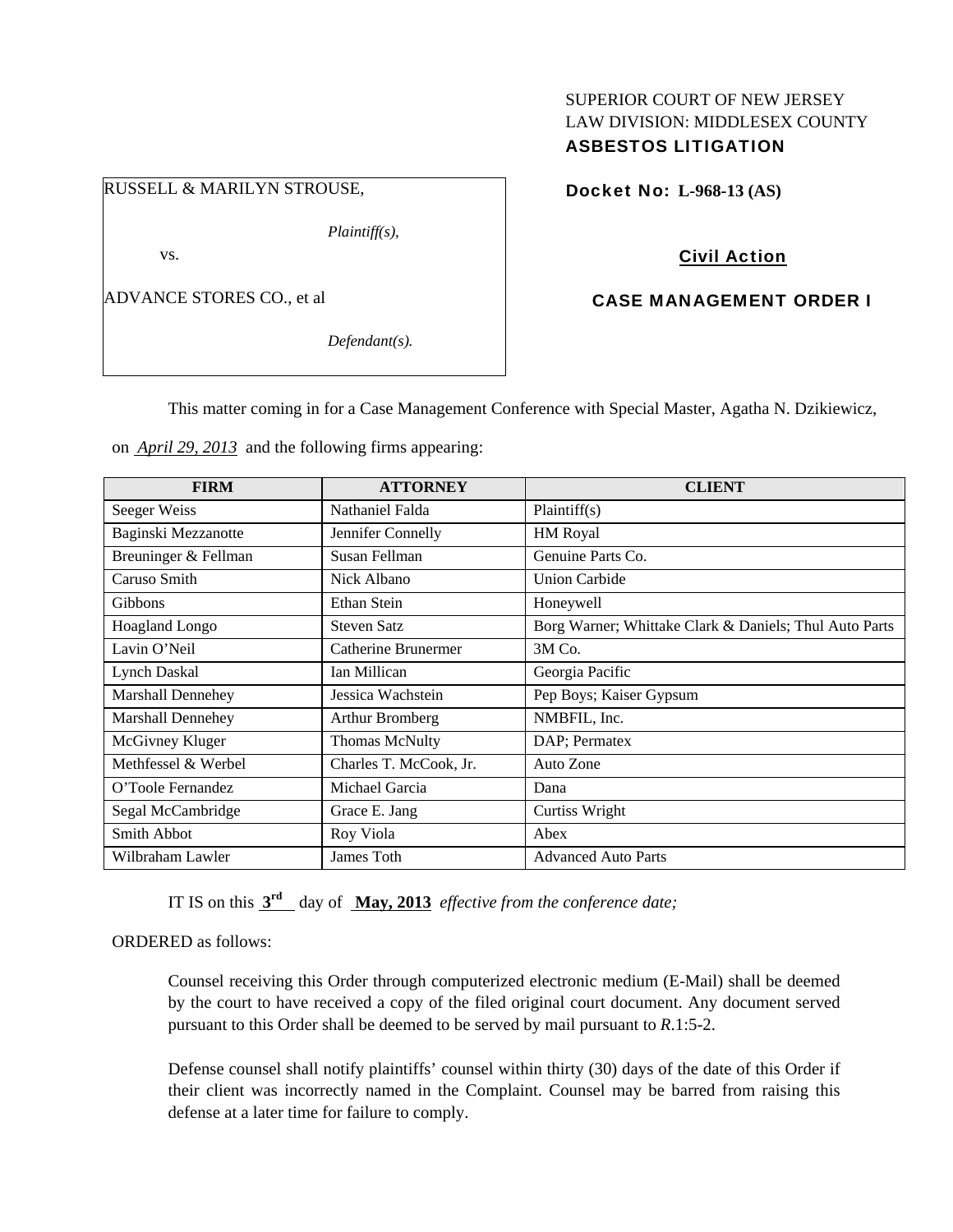### **DISCOVERY**

| May 6, 2013   | Defendants shall serve answers to standard interrogatories by this date.                                                                                                                                    |
|---------------|-------------------------------------------------------------------------------------------------------------------------------------------------------------------------------------------------------------|
| May 13, 2013  | Plaintiff shall propound supplemental interrogatories and document requests by<br>this date.                                                                                                                |
| June 14, 2013 | Defendants shall serve answers to supplemental interrogatories and document<br>requests by this date.                                                                                                       |
| May 13, 2013  | Defendants shall propound supplemental interrogatories and document requests<br>by this date.                                                                                                               |
| June 14, 2013 | Plaintiff shall serve answers to supplemental interrogatories and document<br>requests by this date.                                                                                                        |
| June 28, 2013 | Fact discovery, including depositions, shall be completed by this date. Plaintiff's<br>counsel shall contact the Special Master within one week of this deadline if all<br>fact discovery is not completed. |
| June 28, 2013 | Depositions of corporate representatives shall be completed by this date.                                                                                                                                   |

## **EARLY SETTLEMENT**

July 19, 2013 Settlement demands shall be served on all counsel and the Special Master by this date.

## **SUMMARY JUDGMENT MOTION PRACTICE**

| July 12, 2013 | Summary judgment motions limited to product identification issues shall be filed |
|---------------|----------------------------------------------------------------------------------|
|               | no later than this date.                                                         |

August 9, 2013 Last return date for product identification summary judgment motions.

## **OTHER MOTIONS**

- July 12, 2013 Filing date.
- August 9, 2013 Return date.

## **MEDICAL DEFENSE**

| May 13, 2013  | Any defendant wishing to present a medical defense shall advise all counsel of its<br>intention by entering a Notice of Appearance of Defense Medical Counsel by this<br>date. Any defendant who does not file such an appearance by this date may be<br>foreclosed from asserting a medical defense. |
|---------------|-------------------------------------------------------------------------------------------------------------------------------------------------------------------------------------------------------------------------------------------------------------------------------------------------------|
| May 17, 2013  | Plaintiff shall serve additional medical expert reports by this date.                                                                                                                                                                                                                                 |
| July 19, 2013 | Defendants shall identify its medical experts and serve medical expert reports, if<br>any, by this date.                                                                                                                                                                                              |

\_\_\_\_\_\_\_\_\_\_\_\_\_\_\_\_\_\_\_\_\_\_\_\_\_\_\_\_\_\_\_\_\_\_\_\_\_\_\_\_\_\_\_\_\_\_\_\_\_\_\_\_\_\_\_\_\_\_\_\_\_\_\_\_\_\_\_\_\_\_\_\_\_\_\_\_\_\_\_\_\_\_\_\_\_\_\_\_\_\_\_\_\_\_\_\_\_\_\_\_\_\_\_\_\_\_\_\_\_\_